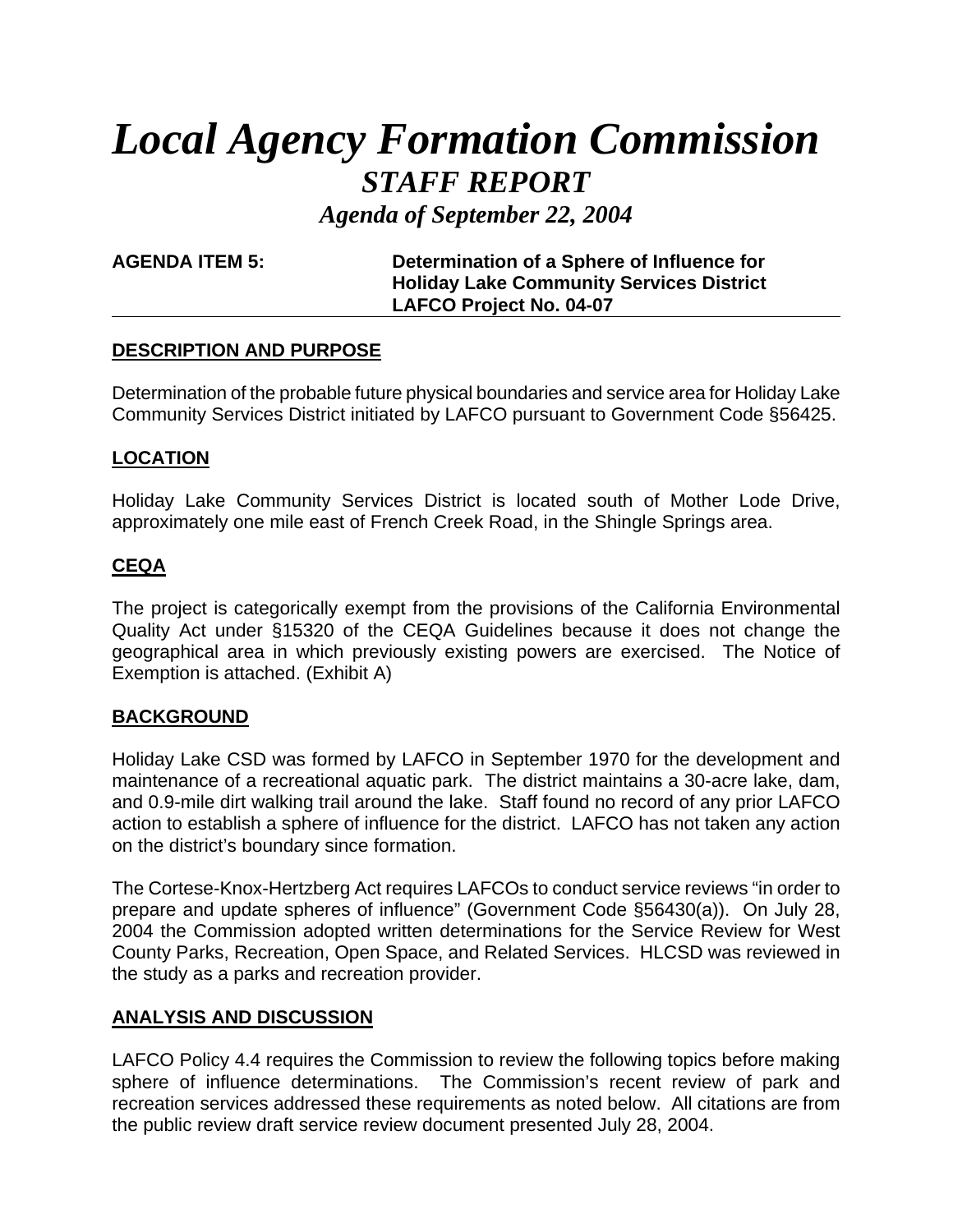- *1. The service capacity, level and types of services currently provided by the agency, and areas where these services are provided:* See page 28, "Infrastructure, Facilities, Services;" page 85, "Table 5: Park Area by Agency;" page 88, "Underserved Areas;" and page 91, "Holiday Lake CSD."
- *2. Financial capabilities and costs of service:* See pages 29-30, "Funding, Budget;" page 111, "Holiday Lake CSD;" page 116, "Higher Than Necessary Administration/Operation Cost Ratios;" and page 135, "Table 9: Agency Expenditures Per Capita."
- *3. Topographic factors and areas of social and economic interdependencies:* See page 88, "Underserved Areas;" page 102, "Holiday Lake CSD;" page 124, "Holiday Lake CSD;" and page 131, "Holiday Lake CSD."
- *4. Existing and planned land uses, land use plans and policies, consistency with county and city general plans, and projected growth in the affected area:* See pages 98-103, "Growth and Population Projections for the Affected Area."
- *5. Potential effects on agricultural and open space lands:* The district's existing boundary and the surrounding area do not contain any agricultural lands. Open space lands within the district's boundary include the lake, common areas, and right-of-ways for lake access. All open space lands are privately owned and staff do not anticipate any effects on these lands as a result of the sphere determination.
- *6. A description of the services that will be provided to any areas which may be added to the sphere and the timing and method for funding expansion of facilities or services:* See page 28, "Infrastructure, Facilities, Services;" page 91, "Holiday Lake CSD;" and page 111, "Holiday Lake CSD."
- *7. An analysis of the effects of a proposed sphere of influence on other agencies and their service capabilities:* See page 124, "Holiday Lake CSD;" and page 131, "Holiday Lake CSD."

# *SUMMARY*

#### Level of Service

Holiday Lake CSD is responsible for providing park and recreation services to two residential subdivisions in Shingle Springs. This low growth, less populated area generates a low demand for services. Service is currently limited to maintenance of a lake and trail owned by the community. The capacity of these facilities exceeds the need for passive parkland and open space within the district. Board policy restricts access to HLCSD residents only, making the lake and trail unavailable for public use.

HLCSD does not provide any active parks or facilities and does not offer any recreational programs. Although demand for additional services is low, residents who desire a higher level of service must use the facilities and programs of other agencies. HLCSD has no plans to expand its services in the future.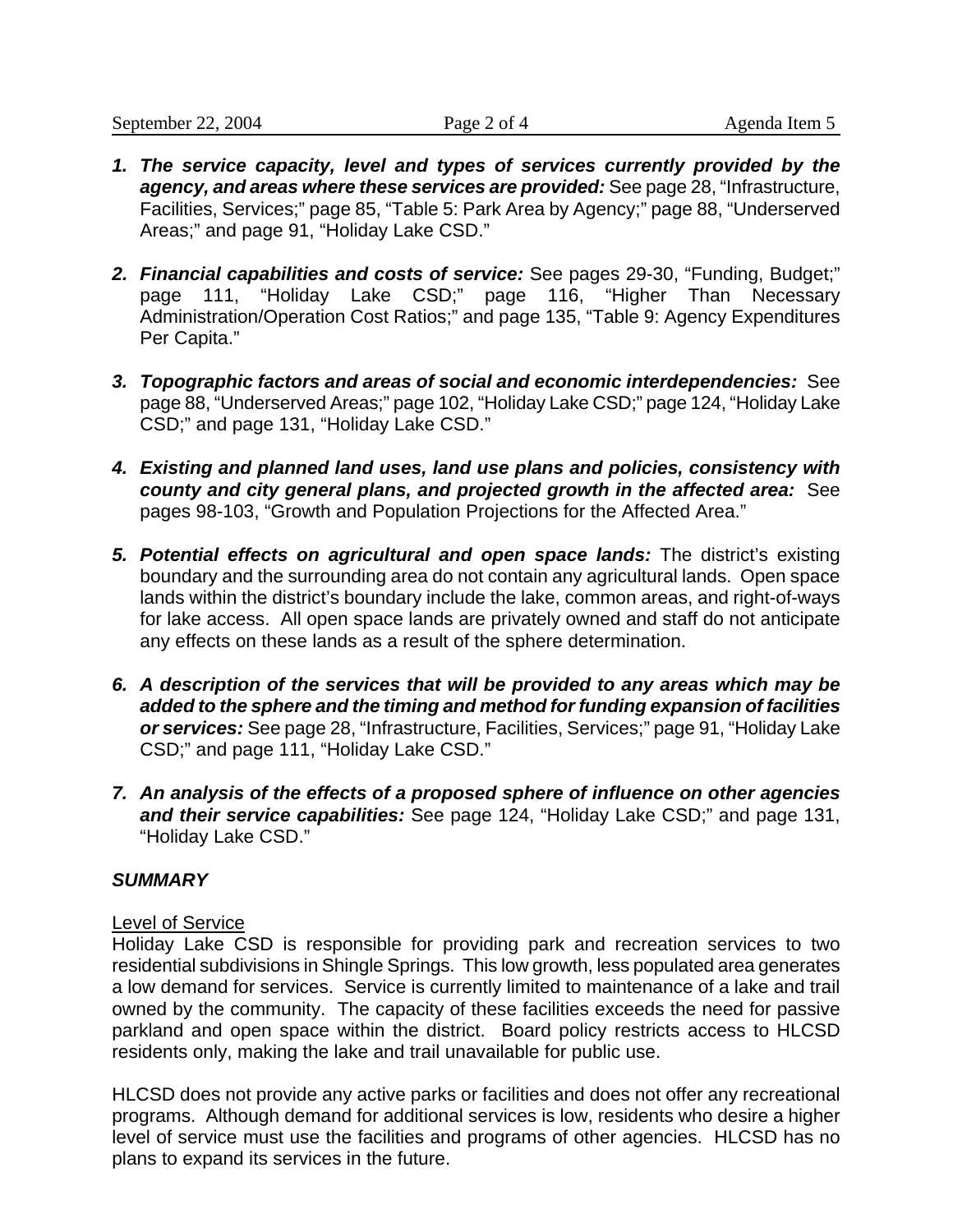#### Ability to Serve

HLCSD's existing financial structure is adequate for funding regular maintenance of the lake and trail including upkeep, minor repairs, and dam inspection fees. However, the district does not carry insurance for public liability and property damage and is exposed to significant financial risk. HLCSD's relatively modest budget may not be sufficient to absorb a large scale financial hardship or adequately respond to litigation.

A major liability or financial failure may require the county to assume financial responsibility. The relationship between HLCSD and the county is currently undefined. There is no record of any joint powers agreement or memorandum of understanding.

#### Effect on Other Agencies

HLCSD is the only local park and recreation service provider in the Shingle Springs area. The district is geographically isolated from other providers, the nearest being Cameron Park CSD. Although HLCSD is a public agency, its principal function is to maintain a privately-owned facility. Non-resident use is prohibited by the board, making the lake unavailable to other Shingle Springs residents. The county is the default park and recreation service provider to these residents.

The Commission addressed these issues in the service review and adopted Determination 6-11: "Holiday Lake could be used as a community-wide park to serve the park and recreation needs of the population in the Shingle Springs area. Holiday Lake CSD's current policy restricting the use of public facilities to homeowners only is a significant impediment to maximizing the public benefit of these recreation facilities."

Another option was considered in Determination 7-10: "Restructuring the services of Holiday Lake CSD to a private association might more accurately reflect the community's needs and its desire to operate the lake as a private facility. District and county residents would be better protected from financial risk if services were provided by an entity with appropriate insurance. Feasibility of this option should be further explored."

Establishing a zero sphere of influence for HLCSD in anticipation of services being provided by another public or private entity is the first step toward resolving these issues.

#### **DETERMINATIONS**

In determining the sphere of influence for each local agency, Government Code §56425(e) requires the Commission to consider and prepare a written statement of determinations with respect to four factors. Staff recommends the following determinations:

## *1. The present and planned land uses in the area, including agricultural and open space lands.*

Present and planned land uses in the area consist of medium density residential with some open space in the form of a lake, trail, and common areas. The area is substantially built out and does not contain any agricultural lands.